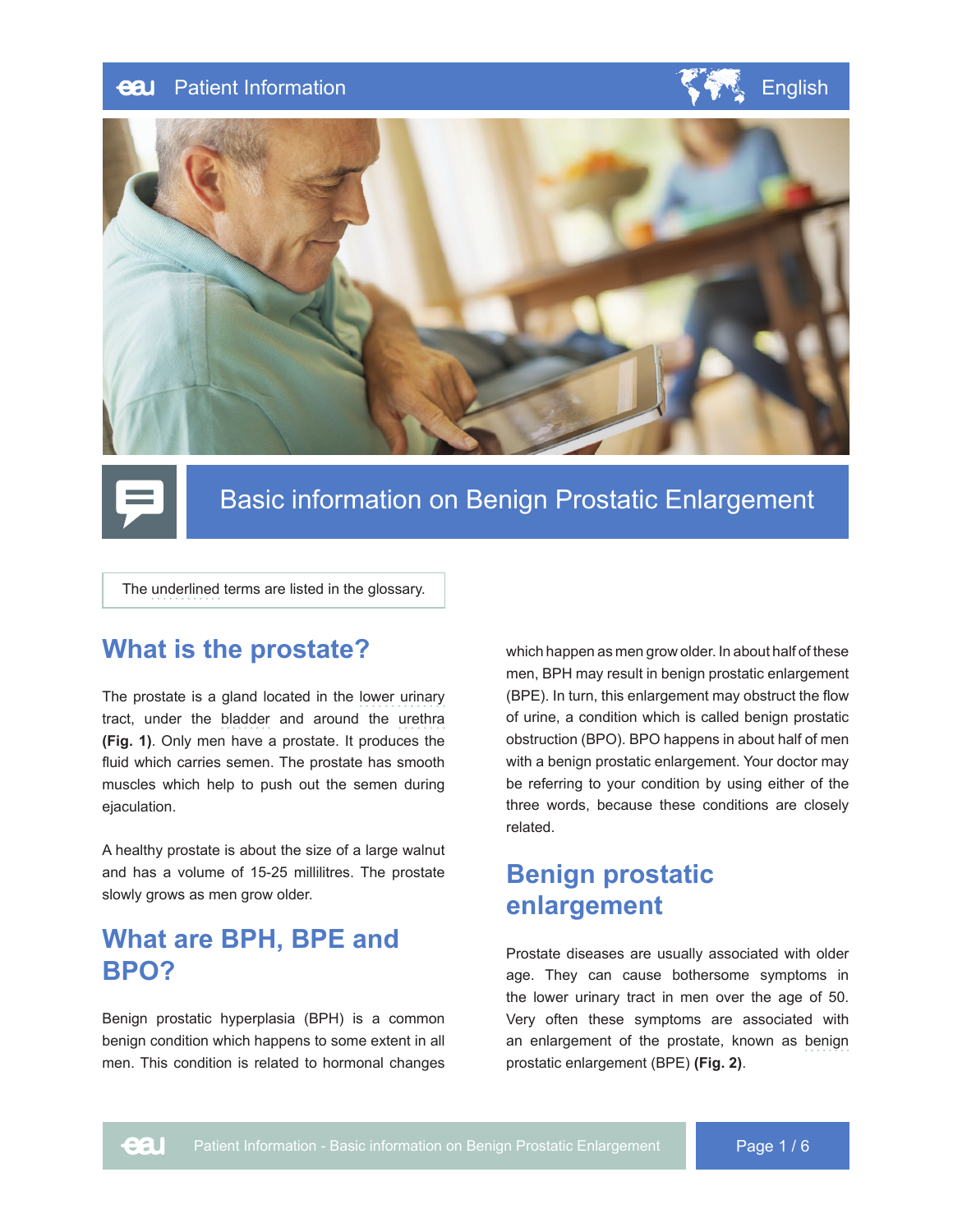Benign prostatic enlargement is a common condition. It is related to hormonal changes which happen as men grow older.

Prostate diseases can be very worrying but it is important to know that BPE is not prostate cancer. BPE does not become prostate cancer, even if it is left untreated. However, both benign prostatic enlargement and prostate cancer may develop with age and coexist. You should consult your urologist to discuss any of your concerns.



*Fig. 1: A healthy prostate in the lower urinary tract.*

*Fig. 2: An enlarged prostate compressing the urethra and bladder.*

## **Symptoms**

Benign prostatic enlargement can affect the way you normally urinate. This happens because the enlarged prostate compresses the urethra at the outlet of the bladder **(Fig. 2)**.

Sometimes the symptoms are mild. For example you may need to urinate more often or find it more difficult to empty your bladder completely. These mild symptoms are a normal part of the ageing process  $-$  just like decline in mobility, memory, or flexibility. It is possible that your doctor will not recommend treatment for mild symptoms.

Sometimes the symptoms are very bothersome and can have a negative effect on your quality of life. In this case you may benefit from treatment.

The symptoms caused by BPE are also called male LUTS (lower urinary tract symptoms). LUTS can point to other conditions which affect the urinary system.

BPE may cause you to urinate often during the day and may wake you up at night to empty your bladder (known as nocturia). It may also cause urgency and can sometimes lead to involuntary loss of urine (known as incontinence).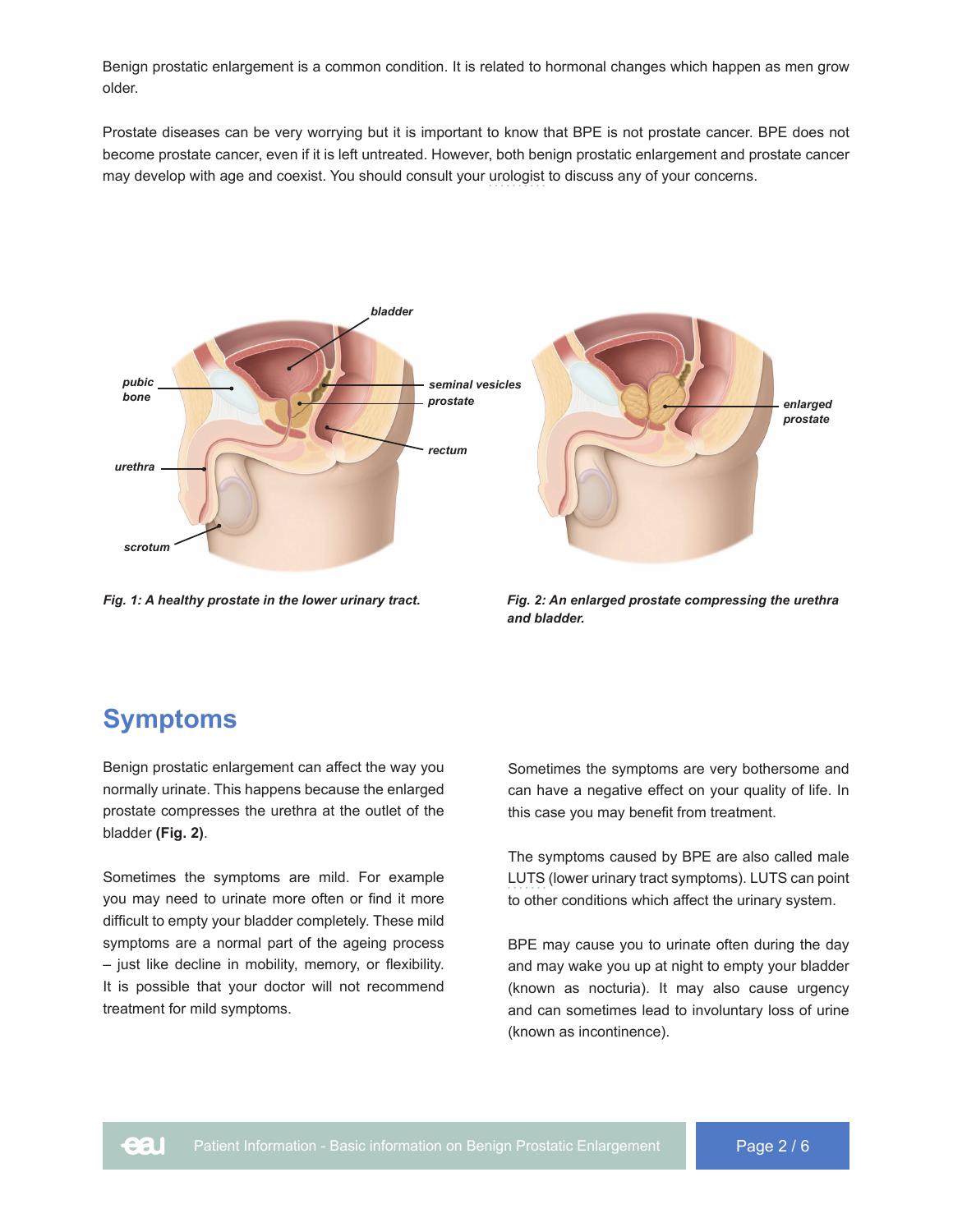BPE can make your flow of urine very slow, it may cause your urine flow to stop and start several times while emptying your bladder, or you may need to wait and push (strain) before you can start urinating.

You may also feel that your bladder is not completely empty after urination. Your stream of urine may end with dribbling. Urine sometimes dribbles into your underwear when you leave the toilet after urinating.

The symptoms which are often called lower urinary tract symptoms (LUTS) may be caused by BPE and may be due to other conditions which affect the urinary system.

### **Diagnosis**

The doctor and nurses do a series of tests to understand what causes your symptoms. This is called a diagnosis.

The symptoms listed in the previous section can point to many diseases and not only BPE. This is why you may need to take several tests before the doctor can make a diagnosis. First, the doctor or nurse will take your medical history and do a physical examination. Then they will do urine and blood tests, take images of your bladder and prostate, and perform other tests if needed.

### **Terms your doctor may use:**

- LUTS Lower urinary tract symptoms
- Micturition Urination
- $\bullet$  Nocturia The need to wake up at night to urinate
- Post void residual urine  $(PVR)$  The amount of urine left in the bladder after urination Urgency – The sudden need to urinate which is difficult to postpone
- $\bullet$  Urinary incontinence Involuntary loss of urine

### **Watchful Waiting**

If you have benign prostatic enlargement but you do not experience any bothersome lower urinary tract symptoms (LUTS), you will generally not need drugs or surgery to improve the symptoms. Instead, the urologist will explain your condition to you, how it can develop, and how you can adjust your lifestyle to reduce your symptoms and cope with them. The urologist will closely observe your condition over the following months or years and will start active treatment when needed. This is called Watchful Waiting.

Watchful Waiting is a good option if your symptoms are mild and if you feel that your quality of life has not declined. Despite of how it may feel, this is not a passive approach because it includes regular checkups to make sure your condition does not get worse.

Most men with BPE are offered a period of Watchful Waiting before starting any treatment. It is widely recommended because severe complications during this time are very rare. In fact, some symptoms can improve on their own while others may remain stable for years.

A Watchful Waiting programme includes:

- Evaluation of your symptoms
- A physical examination
- Blood and urine tests
- Education about your condition
- Support and reassurance
- Lifestyle and self-management advice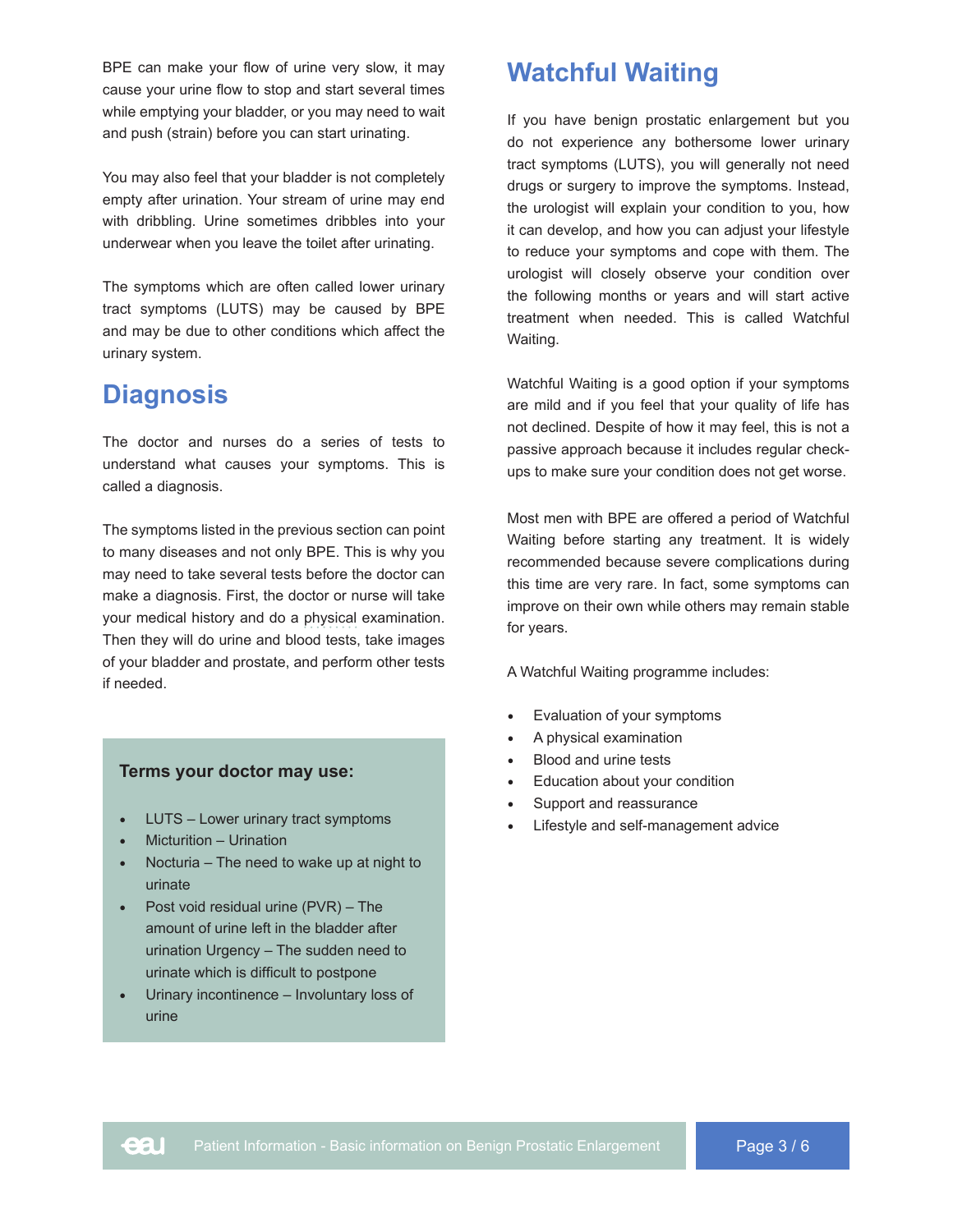#### **Bladder diary**

Your doctor may ask you to keep a bladder diary. Here you will note down how much you drink, how often you urinate, and how much urine you produce. The bladder diary is important because it helps your doctor to understand your symptoms better.

### **Drug treatment**

Drug treatment is advised when the symptoms are bothersome and affect your quality of life. There are several groups of drugs for the treatment of BPE, which you should discuss with your doctor. Together you can decide which approach is best for you.

Factors that influence this decision include:

- Your symptoms
- The size of your prostate
- Your medical history
- Drugs available in your country
- Your personal preferences and values

The groups of drugs used for the treatment of BPE are:

- Herbal drugs
- Alpha-blockers
- 5alpha-reductase inhibitors (5ARIs)
- Muscarinic receptor antagonists (MRAs)
- Phosphodiesterase 5 inhibitors (PDE5Is)
- Combination of drugs

Each group of drugs works in a different way and can have different results and side effects.

### **Surgical treatment**

The main purpose of surgery is to relieve the symptoms caused by BPE and to improve the flow of urine. There are different treatment options, which you should discuss with your doctor.

Factors that influence this decision include:

- Your symptoms and quality of life
- The size of your prostate
- Your medical history
- The kind of treatment available at your hospital and the expertise of your doctor. Ask your urologist about his or her experience with the recommended treatment option. You have the right to know the complication rate of the surgeon who will do the operation
- Your personal preferences and values. There is no single treatment which is ideal for all patients

#### **When should I consider surgery?**

- When your symptoms get worse, even if you already receive drug treatment
- When you have complications of BPE or if you are at risk of getting them. Complications include:
	- Kidney failure
	- Dilatation of your kidneys
	- Inability to urinate (urinary retention)
	- Recurring urinary tract infection
	- Recurring blood in the urine
- If you do not tolerate drug treatment very well
- If you prefer surgery over drug treatment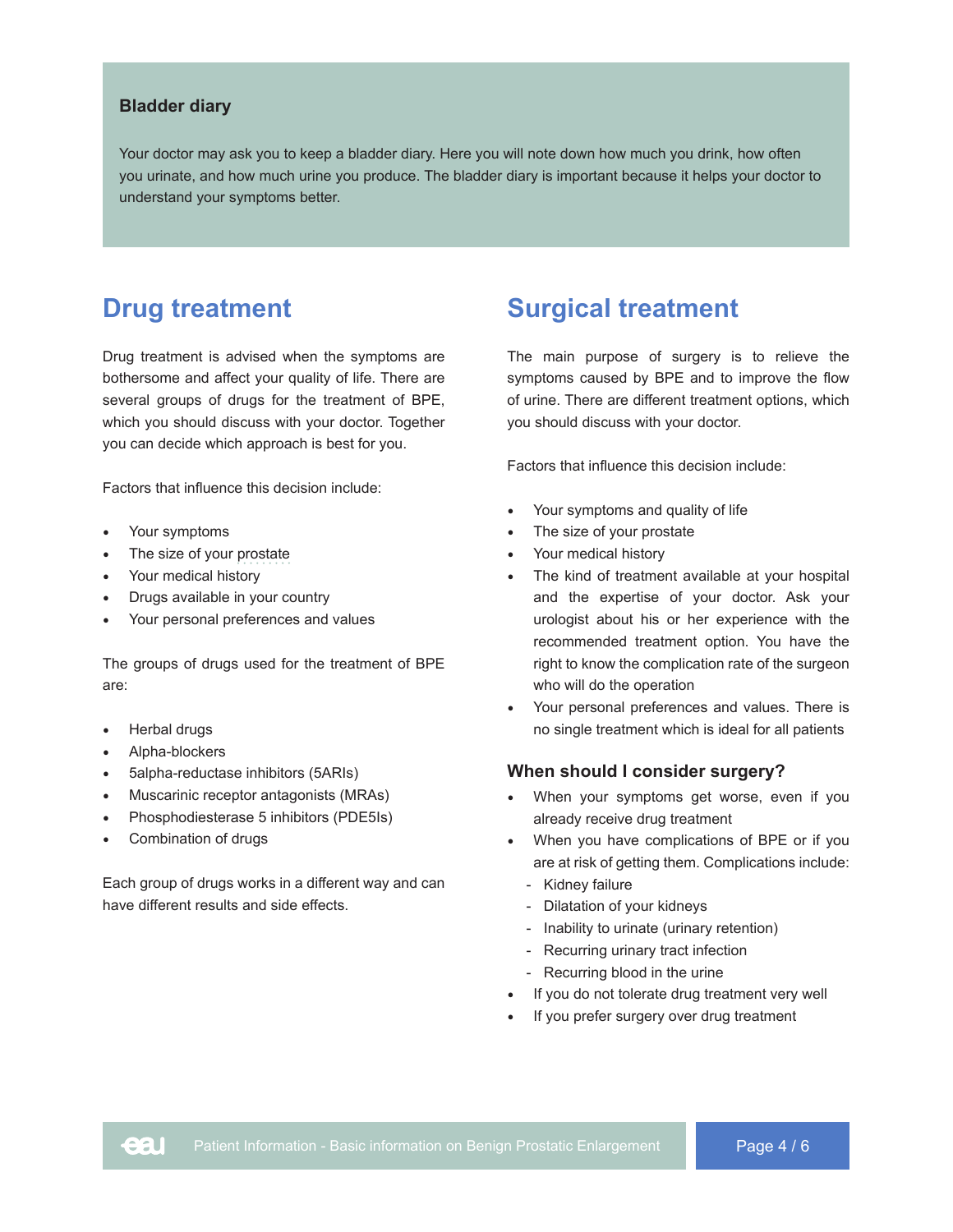During surgical treatment the doctor will remove the enlarged part of your prostate (also known as adenoma). The main surgical procedures are:

- Transurethral resection of the prostate (TURP)
- Transurethral incision of the prostate (TUIP)
- Open prostatectomy
- Laser treatment
- Prostate stents
- Transurethral needle ablation (TUNA)
- Transurethral microwave therapy (TUMT)

Each procedure has its own advantages and disadvantages. The choice of treatment depends on your individual situation and preference.

### **Living with BPE**

Many men with BPE have to deal with lower urinary tract symptoms (LUTS) as they grow older. For some, this causes a lot of unhappiness and bother, while others experience only mild discomfort.

What's more, different people can experience the same symptoms differently. For example, one man can suffer greatly from waking up at night to urinate while another may hardly be affected by it. That is why your personal experience and your quality of life should not be underestimated. They are as important as diagnostic tests and treatment results.

Quality of life involves both physical and psychological health. It is important not only to feel healthy but also to feel free of the psychological pressure of living with BPE. There are many ways to keep the symptoms under control. They should not stop you from being happy in your relationships and participating in the social, cultural, and economic life of your community.

Seek help if your symptoms bother you: consult your family doctor, general practitioner, or a urologist.



# $\bigoplus$  Go Online

This information leaflet contains basic information http://patients.uroweb.org/